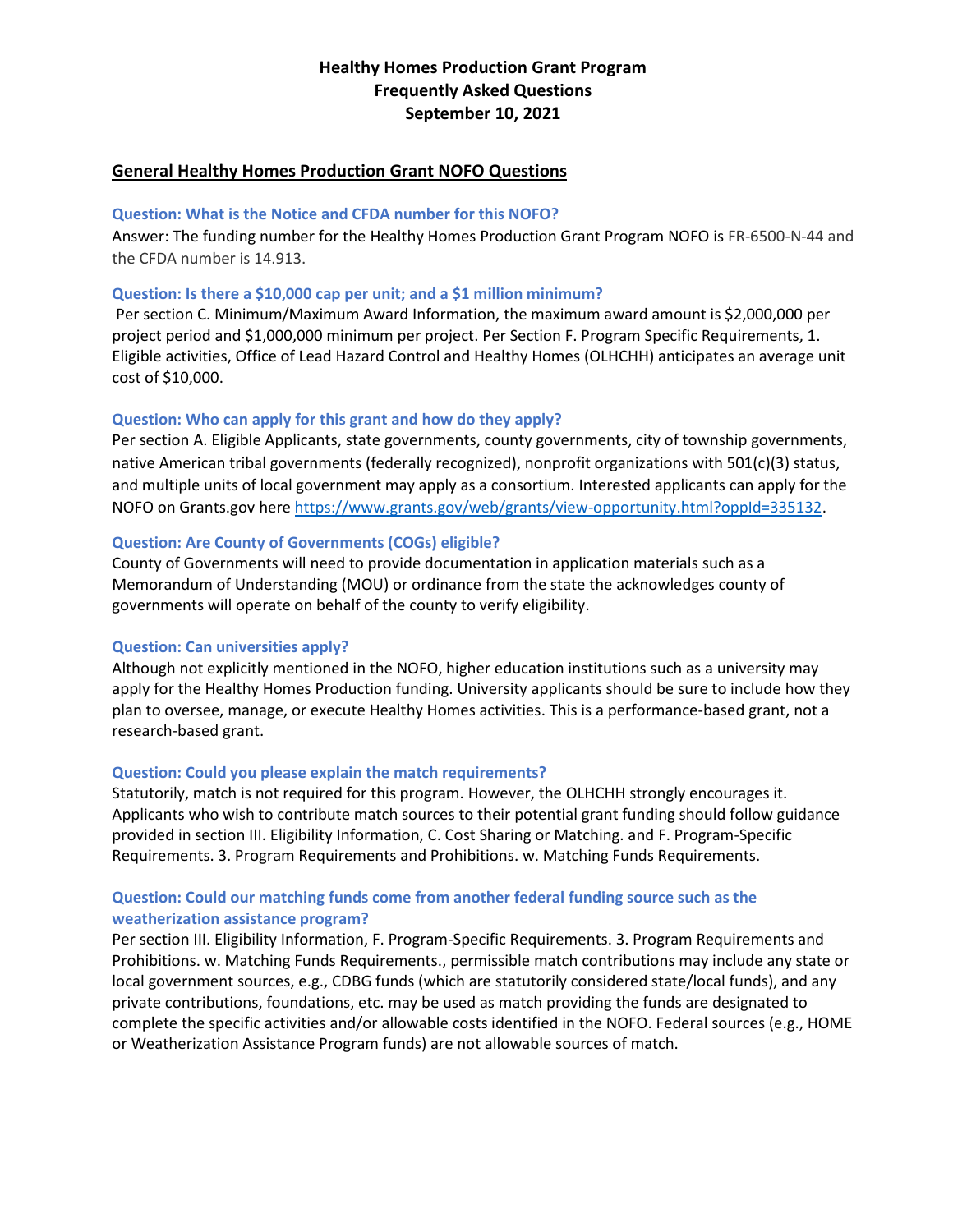#### **Question: Are there extra points for providing match?**

No, extra points will not be provided if applicants provide match contributions. The match contribution is strongly encouraging to help leverage potential grant funding activities.

#### **Question: For new applicants, is there a sample budget that is available?**

Yes, the sample budget is provided in Appendix D: Sample Budget of the Healthy Homes Production NOFO. Additionally, the HUD 424-CBW Healthy Homes Budget is available for completion on grants.gov website here <https://www.grants.gov/web/grants/view-opportunity.html?oppId=335132> under the "Package" tab.

#### **Question: When is the application due EST or PST?**

The application is due September 21, 2021 Eastern Standard Time (EST).

### **Program Requirements & Applicant Eligibility Questions**

## **Question: Will grantees have to set quarterly performance milestones like the previous HH grants, and will the transaction system be the same as in the LHR program?**

If awarded, grantees will be required to set up quarterly milestones and reports in the Healthy Homes Grant Management System (HHGMS) and reimbursement payments will still be processed through the electronic Line of Credit Control System (eLOCCS). Additional details about reporting and grant disbursements will be provided during New Grantee Orientation after awards are announced.

#### **Question: What is the grant payment term? Is this a reimbursement-based grant?**

Yes, the Healthy Homes Production Grant Program is reimbursement-based grant.

### **Question: Can the funds be used for properties that are intended to be sustainable income for the nonprofit organization?**

No, Healthy Homes Production Grant funding may not be used on properties that nonprofit organizations have financial ties or interest in.

### **Question: Are there requirements for having children in the home, or a mother who is pregnant and/or visiting the home frequently?**

Per section I. Funding Opportunity Description. A. Program Description. 1. Purpose Applicants receiving a Healthy Homes Production Award will be expected to prioritize units and/or buildings where families with children, older adults sixty-two (62) years and older, or families with persons with disabilities. Aside from prioritizing units for the populations mentioned, there are no other family requirements for this program as the lead hazard control programs.

### **Question: Does the Program Manager need to be a person that meets that definition by our agency or could it be an equivalent position such as a project manager or EH Supervisor who is "managing the program"?**

Yes, internally applicant can decide to change the title of position, but position description must adhere to the qualifications provided in the NOFO. It is advised that in application materials, application should put in parentheses "Program Manager" next to the internal position title.

**Question: A Program Manager is required to spend 50% of their time on this grant. What is the time requirement for the Project Director?**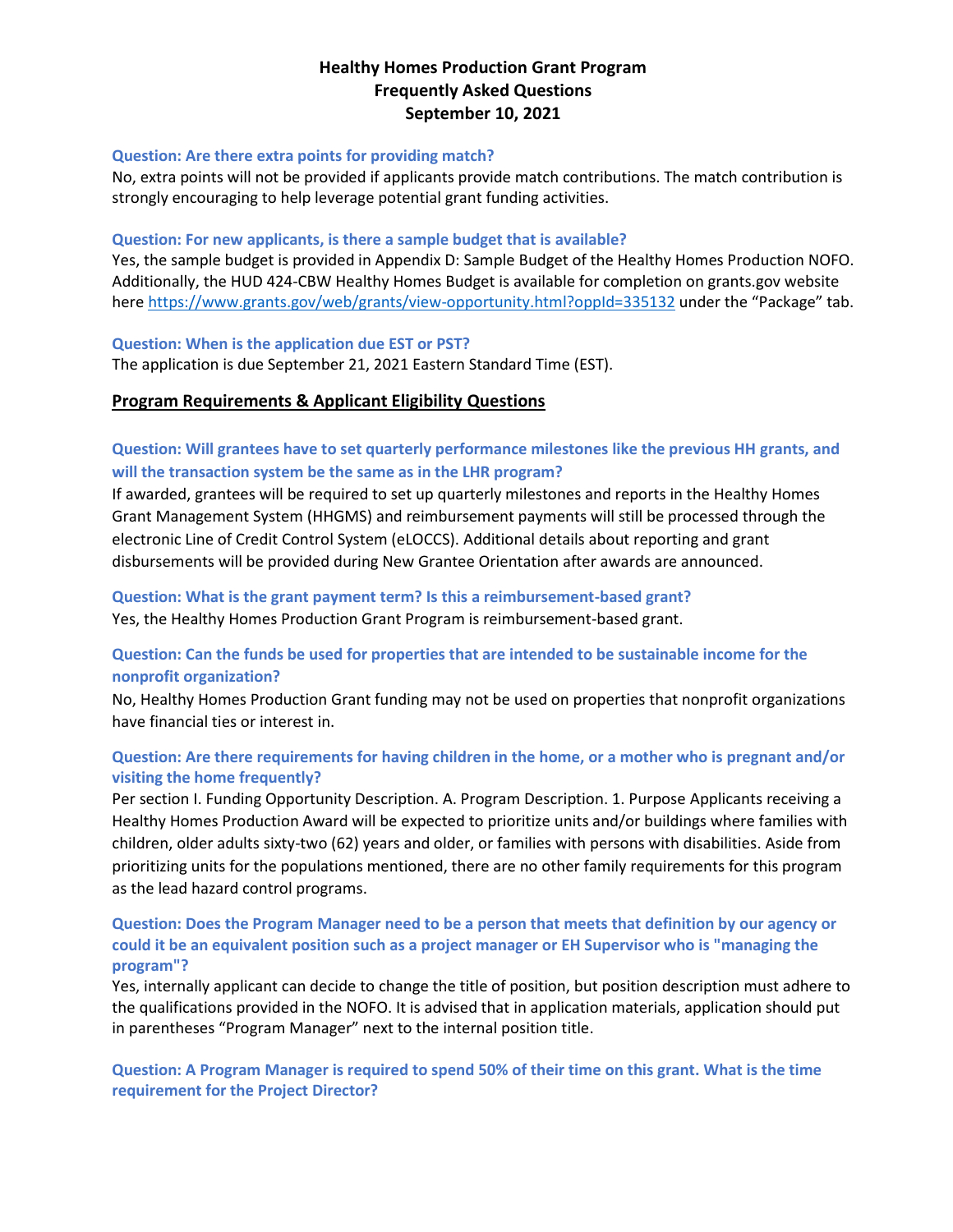The Healthy Homes Production Grant NOFO does not explicitly state what percentage of time the Project Director/Program Director should spend on the grant. However, the key role for and responsibilities for this grant falls on the Program Manager. Therefore, the Project or Program Director should not spend more time on the grant than the Program Manager. Applicant should decide the appropriate percentage of time for other key personnel (except for Program Manager 50% requirement).

## **Question: Is the 65% exclusively for Lead Safety or for all identified environmental health and safety concerns?**

Per section III. Eligibility Information, F. Program Specific Requirements. 1. Eligible activities. Healthy Homes Direct Costs., the Healthy Homes costs can be used for healthy homes identification and remediation activities in the home. As a result, the money should be used to address housing issues that may impact resident health. This money should not be used exclusively for lead as the OLHCHH has separate funding to address that issue.

### **Question: Is the 80% income threshold the state or area median income?**

Per section III. Eligibility Information, G. Criteria for Beneficiaries. all units assisted with grants must be the residence of families with income at or below eighty percent (80%) of the area median income level.

### **Question: Can a nonprofit apply to serve multiple counties? Are there "needs thresholds" that the counties would need to hit to qualify, like a certain percent of homes built before 1978.**

Yes, a nonprofit organization can serve multiple counties. No, there is not a "needs threshold" that counties will need to qualify.

## **Question: Can 1979 and older housing be enrolled with a PRIORITY for pre-1978? In other words, is the funding limited to pre-1978 or just pre-1978 priority?**

Applicants should prioritize pre-1940 and pre-1978 housing for the Healthy Homes Production Grant Program.

### **Question: Can we utilize our CDBG rehabilitation funds in conjunction with this program as matching funds?**

Yes, Community Development Block Grants (CDBG) funds can be used as match for this program. However, please be mindful that match funds can only be utilized to execute eligible Healthy Homes activities.

## **Question: Can this funding be used to remediate and renovate abandoned buildings to create housing for folks?**

Per section III. Eligibility Information, F. Program-Specific Requirements. z. Limitation on use of funds., applicants may not use grant funds for purchase of real property or demolition of housing units or detached buildings as a means of healthy home intervention and/or the replacement of such structures. Renovation of buildings to create housing is also not allowed.

**Question: Can you please explain further the indirect costs. If the administrative costs are restricted to 10%, and the administrative costs include the indirect costs our indirect cost rate would have to be lower than 10%, and we would not be able to use our negotiated rate. Do you expect us to cost share or waive the indirect costs?**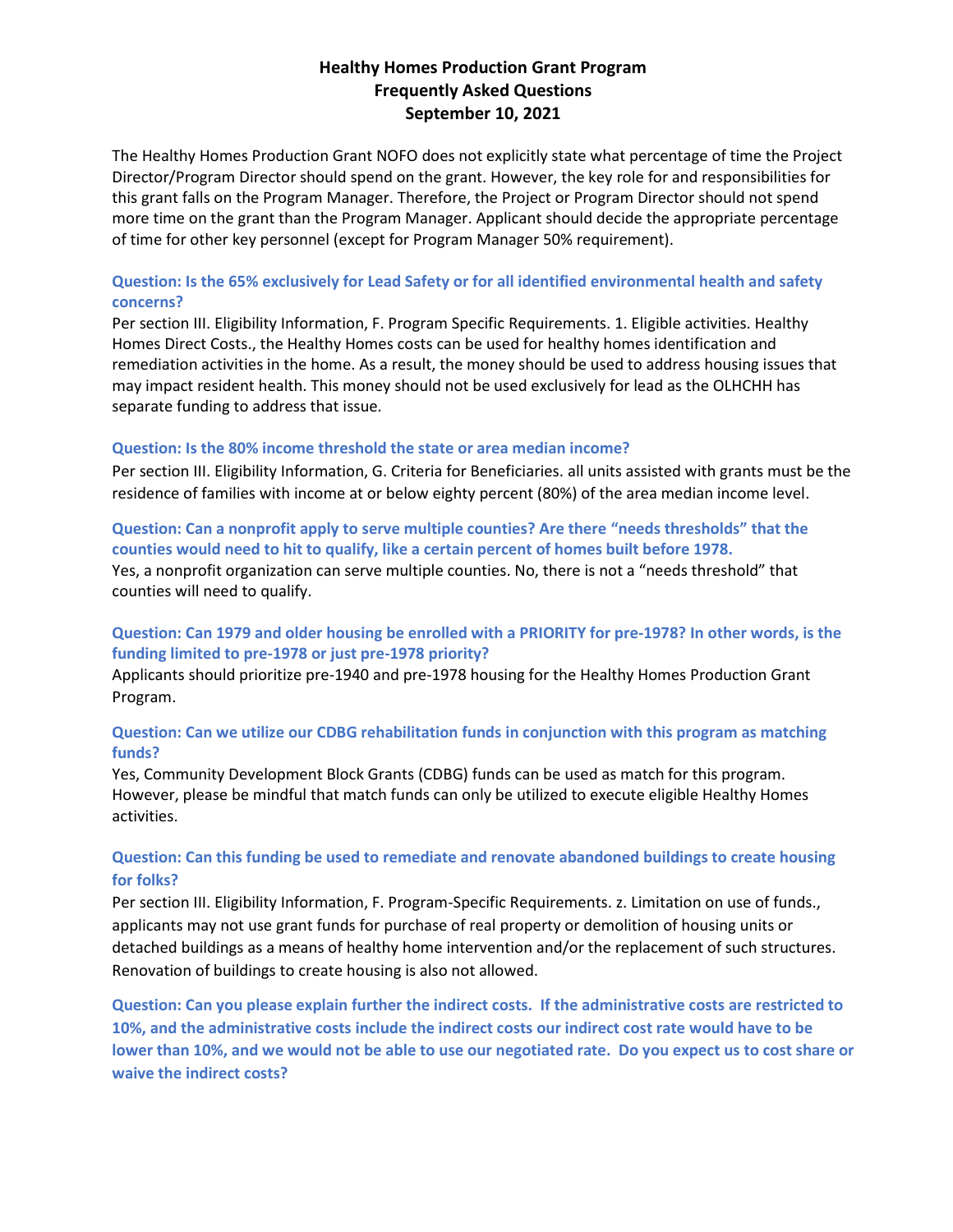An applicant can certainly use the negotiated rate. If an applicant is concerned, they will go over the administrative 10% cap, an applicant can reduce their indirect cost amount. Since the indirect cost rate will be lowered, an applicant can claim the unrecovered indirect costs as match per OMB Guidance.

#### **Question: Is there a requirement for affordability period of three years?**

For the Healthy Homes Production Grant Program, there is not a three-year period of affordability requirement.

### **Healthy Homes Activity Questions**

### **Question: Who will provide training for this grant program?**

Training for the Healthy Homes Production Grant Program will be provided at the OLHCHH's New Grantee Orientation for awarded applicants.

#### **Question: Is there a list of eligible activities that meet the healthy homes requirement?**

Per section III. Eligibility Information, F. Program Specific Requirements. 1. Eligible activities. Healthy Homes Direct Costs are described. Additional information regarding healthy home activities will be provided to awarded applicants during New Grantee Orientation.

#### **Question: How do you become "Healthy Homes Certified"?**

Awarded applicants will receive Healthy Homes training/ certification at New Grantee Orientation.

**Question: How do obtain a Healthy Homes Assessment?** Healthy Homes Assessment information will be provided at New Grantee Orientation for awarded applicants.

#### **Question: Will HUD supply a list of the certification/courses to take?**

A list of Healthy Homes courses will be provided to awarded applicants.

**Question: The link in Rating Factor 2a. takes me to a general landing page. I cannot find the list of hazards that is referred to in the NOFO. Can you please provide another link?** A list of Healthy Homes Hazards can be found here [https://www.hud.gov/sites/documents/HHRSCHART.PDF.](https://www.hud.gov/sites/documents/HHRSCHART.PDF)

### **Question: Is there a specific inspection process that needs to be used on the units? Will training be provided for those inspections?**

Yes, there is an inspection process to address health hazards within units. An inspection overview will be provided at New Grantee Orientation.

**Question: Can experience with healthy homes assessment substitute Healthy homes certification?** While experience with healthy homes will be helpful, it may not substitute the Healthy Homes certification. Awarded applicants must attend the Healthy Homes training/ certification at New Grantee Orientation.

**Question: Must each home a have a report or testing results that shows a hazard e.g. mold etc.?** Yes, in order provide healthy homes assistance, each qualifying unit must have a healthy homes assessment completed.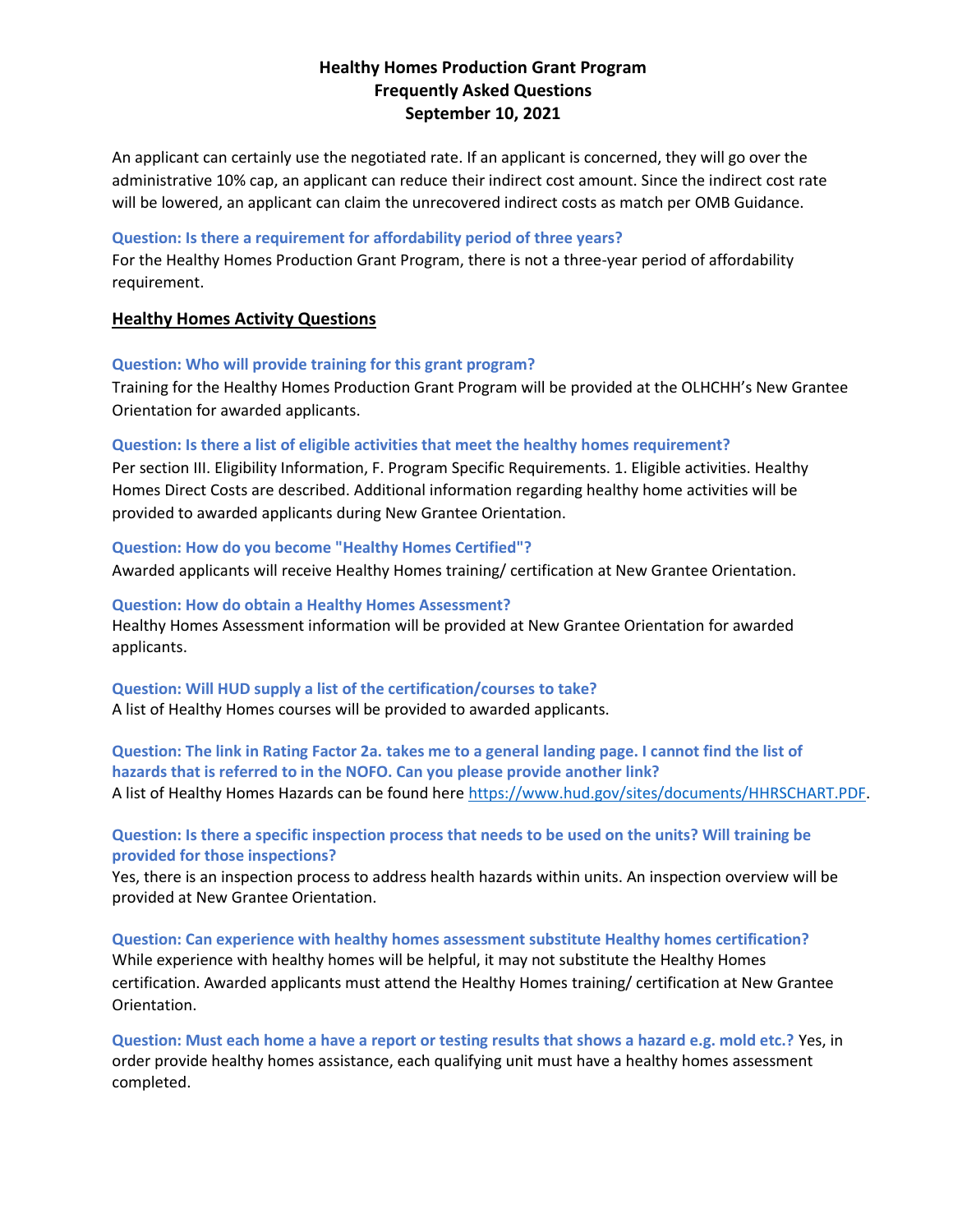**Question: Could awarded funds go toward replacing inferior heating equipment that poses a health risk such as dust and air quality, along with fire risks such as electric baseboard, wall heaters, inefficient forced air systems, etc.?**

Depending on the Healthy Homes Assessment provided on the home, some of the interventions mentioned may be addressed.

### **Question: Can funds be used for health and safety improvements such as furnaces, hot water heaters, roofing repairs, leaking windows.**

Depending on the Healthy Homes Assessment provided on the home, interventions mentioned may be addressed.

## **Question: If we have licensed assessors and certified healthy homes inspectors on staff who complete our assessments. Would their time spent on assessments and inspections fall under the \$10,000 average unit cost?**

The staff licensed assessors and certified healthy homes inspectors' time will fall under personnel costs, not the \$10,000 average unit cost.

## **Question: Am I also right to assume that soft costs that include application intake and approval are outside the \$10K average?**

Yes, the soft costs identified in the NOFO fall outside of the \$10,000 average unit cost.

#### **Question: Is permission required to spend more than \$10,000 on any one home?**

Yes, approval from the assigned Government Technical Representative (GTR) to spend more than \$10,000 on a unit is required, pending supporting documentation provided for the approval.

## **Question: Since you are considering increasing the project average from \$10,000 to \$15,000, should we base our proposed number of projects in our budget on \$10,000 or \$15,000?**

Applicants are advised to base their proposed number of units based on the \$10,000 average unit cost provided in the NOFO. Changes may be made if awarded.

## **Question: Do landlords have to commit to rent to LMI, other eligible clients/children, etc. if their units receive funding?**

Given the program is designed to address hazards within the homes of families 80% and below average are below eighty percent (80%) of the area median income, landlords should commit to renting units within this income range.

## **Question: Will we need to do an environmental review? Do we need a Tier 1 review and then a Tier 2 for each individual property?**

The simple answer is "yes", the program is subject to 24 CFR part 58, and the most efficient and economical process to comply with Part 58, is to prepare a tiered environmental review. If awarded, you will be required to obtain access to and use the HUD Environmental Review Online System (HEROS), to prepare and maintain Environmental Review Records for the grant program and projects. Comprehensive guidance and training will be provided following grant awards. Also see APPENDIX C of the NOFO: **Environmental Requirements**, Award of an FY 2021 Healthy Homes Production Grant does not constitute approval of specific sites where activities that are subject to environmental review may be carried out.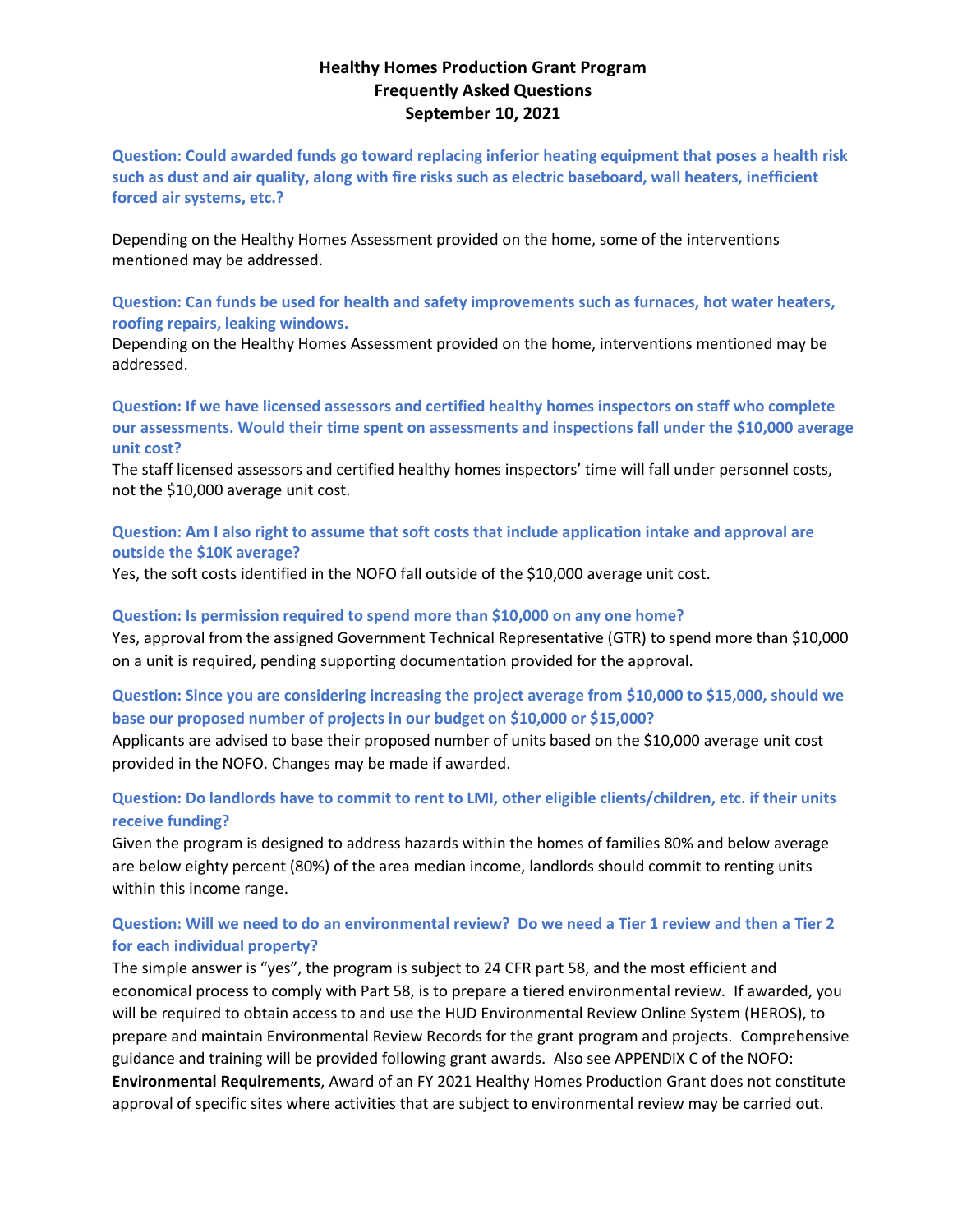Recipients of funding under this NOFO that are states, units of general local government or Native American tribes must carry out environmental review responsibilities as a responsible entity under 24 CFR part 58, "Environmental Review Procedures for Entities Assuming HUD Environmental Responsibilities." For recipients that are not a state, unit of general local government, or Native American tribe (or a consortium with such a government as principal applicant), the responsible entity designated under section 58.2(a)(7) will (per sections 58.1(b)(7) and 58.4(a)) perform environmental reviews of proposed activities under part 58. Under 24 CFR 58.11, where the recipient is not a State, unit of general local government or Native American tribe, if a responsible entity objects to performing the environmental review, or the recipient objects to the responsible entity performing the environmental review, HUD may designate another responsible entity to perform the review or may perform the environmental review itself under the provisions of 24 CFR part 50. When HUD performs the review itself, following grant award execution, HUD will be responsible for ensuring that any necessary environmental reviews are completed. If awarded, grantees will receive Environmental Review training with the Environmental Review Officer.

## **Question: Does the assessment have to cover all Healthy Homes categories, if we are focusing on certain aspects of healthy homes issues?**

Yes, all Healthy Homes hazard categories should be included in the assessment; however, all interventions do not have to be addressed in the scope of work. The determination of which hazards to address is at the discretion of the Program Manager.

**Question: Does the subcontractor need to be identified at the time of the proposal submission?** No, a subcontractor does not need to be identified at the time of the proposal submission.

**Question: Where can we find asthma data in response to a question in Rating Factor Two?** To respond to Rating Factor 2b., applicants may find asthma-related data at the following links below [https://chronicdata.cdc.gov/Behavioral-Risk-Factors/Behavioral-Risk-Factors-Selected-Metropolitan-](https://chronicdata.cdc.gov/Behavioral-Risk-Factors/Behavioral-Risk-Factors-Selected-Metropolitan-Area/j32a-sa6u)[Area/j32a-sa6u](https://chronicdata.cdc.gov/Behavioral-Risk-Factors/Behavioral-Risk-Factors-Selected-Metropolitan-Area/j32a-sa6u) o[r https://www.cdc.gov/asthma/mmsa/table\\_2017.html.](https://www.cdc.gov/asthma/mmsa/table_2017.html)

## **Radon Testing Questions**

**Question: What is the typical cost for radon testing and remediation? I know this will vary across the country but wanted to get a sense of what you are anticipating**?

Per section III. Eligibility Information, F. Program Specific Requirements. 1. Eligible activities. Healthy Homes Direct Costs ii. Radon Testing, the average cost of professional radon testing is about \$140 for a single-family home, with an average mitigation cost of \$1,500.

**Question: If one must do radon testing, then does one have to address radon remediation?** Yes radon testing and remediation is a requirement of the Healthy Homes Production Grant Program NOFO.

## **Question: Does the grant opportunities include radon testing, radon mitigation and awareness education?**

The Healthy Homes Production Grant Program funding includes radon testing and radon mitigation.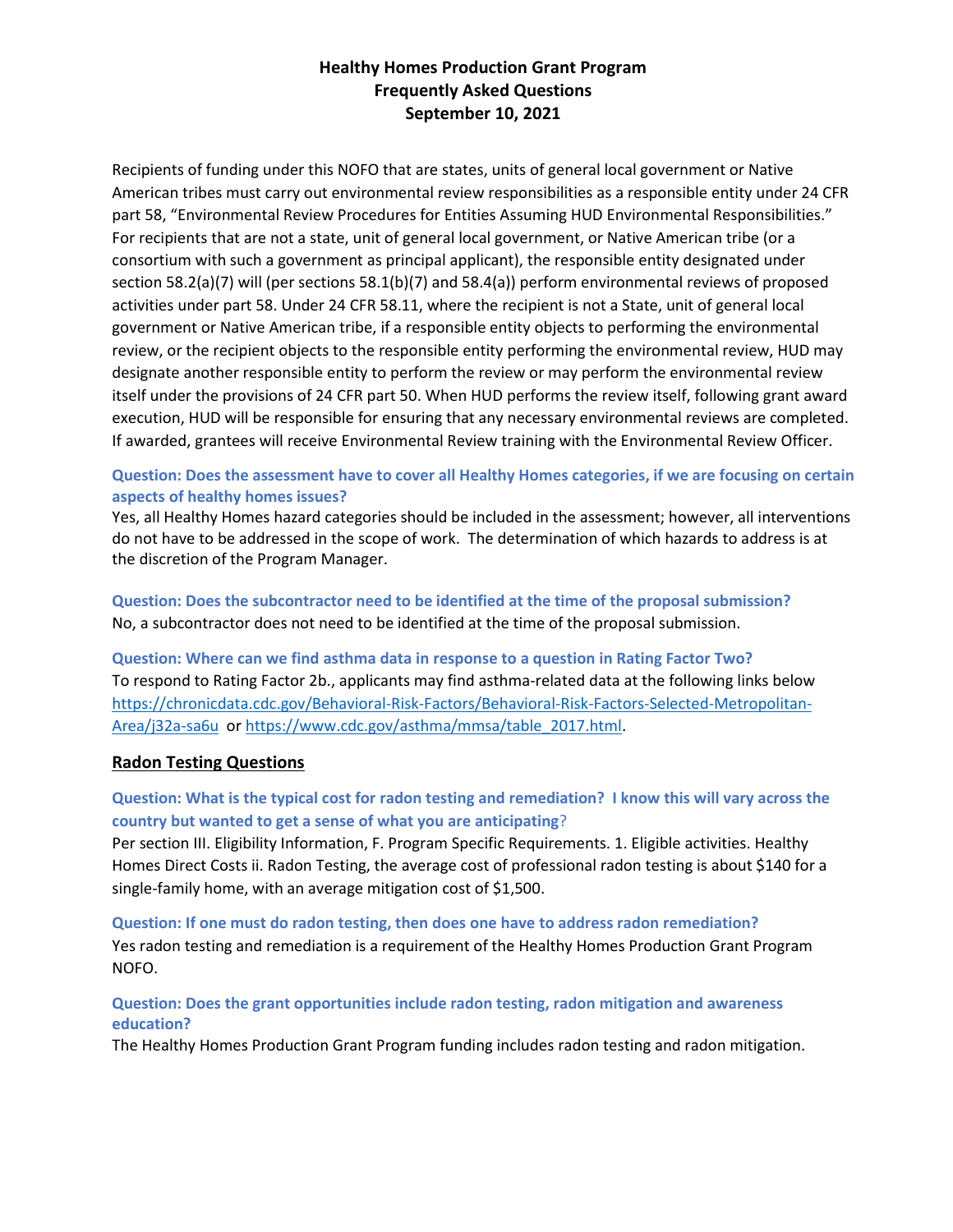Awarded applicants should also include radon information in their outreach or healthy housing education materials.

### **Lead Hazard Reduction and Healthy Homes Questions**

## **Question: Can an organization have Lead Hazard Control, Healthy Homes Supplemental, and Healthy Homes Production funding?**

Yes, an organization can have Lead Hazard Control, Healthy Homes Supplemental Funding, and Healthy Homes Production funding. However, Healthy Homes Production funding and Healthy Homes Supplemental funding **cannot** be combined.

## **Question: Can this grant program be used in combination with the Lead Hazard Reduction Grant Program?**

Yes, if a current program does not have Healthy Homes Supplemental funding, Healthy Homes Production Grant funding may be used in combination with a Lead Hazard Control program. If a Lead Hazard Control program has Healthy Homes Supplemental funding, Healthy Homes Production grant funding may not be used.

## **Question: If we received Healthy Homes funding for a portion of our Lead Hazard Reduction grant, are we eligible for this funding? Wouldn't the reporting be separate for these two grants?**

Applicants who have Healthy Homes Supplemental funding and a Lead Hazard Reduction Grant are eligible to apply for this funding. As mentioned previously, because the Healthy Homes Production and the Healthy Homes Supplemental program are separate, grantees of the Lead Hazard Control and Healthy Homes Supplemental grant program may receive Healthy Homes Production (HHP) program and must manage them separately. Please note the Healthy Homes Production grant program awarded applicants must hire separate staffing to manage the grant.

### **Question: Is a child's blood level a requirement for Eligibility?**

Since lead interventions are not a requirement of the Healthy Homes Production Program, a child's blood lead level does not have to be requirement for unit enrollment.

## **Question: Under program requirements, the NOFO states lead based paint and lead based paint hazard identification states a lead inspection is required for all properties enrolled in the program. Are we required to complete lead inspections in all properties?**

If the applicant plans to address lead hazard control issues with the Healthy Homes Production funding, a lead inspection is required for all properties enrolled in the program and should adhere to the requirements section III. Eligibility Information., F. Program-Specific Requirements., 3. Program Requirements and Prohibitions. l. Lead-Based Paint and Lead-Based Paint Hazard Identification.

**Question: Will HUD require Lead Abatement certification for all contractors or will RRP be accepted?** If applicants plan to address lead hazard control issues with the Healthy Homes funding, the contractors must be lead certified.

## **Question: Can you use the \$10,000 on a unit with lead, and not address lead (leave behind lead hazards)?**

If lead hazards are identified a unit, the issues regarding the lead must be addressed.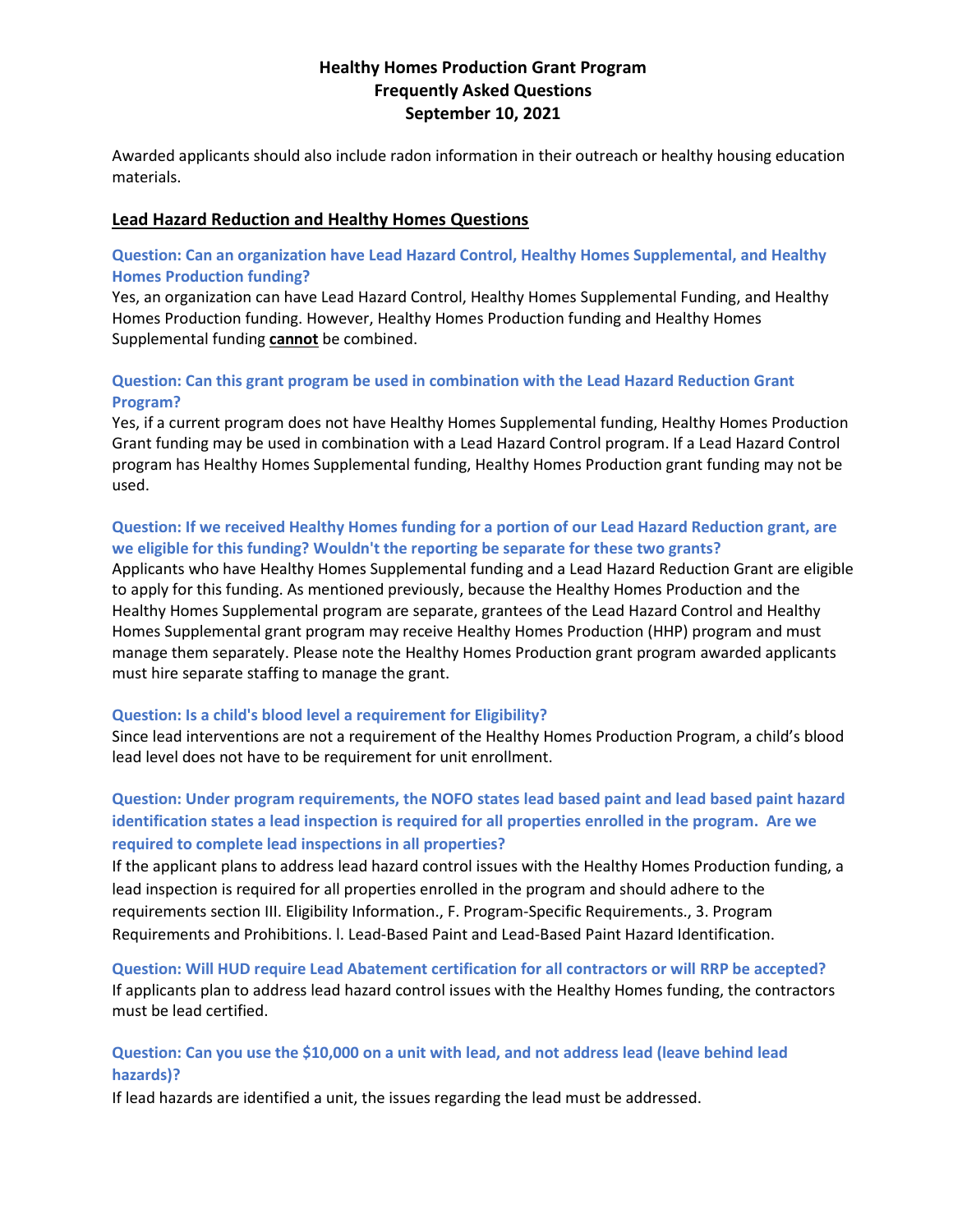#### **Question: Is lead in water a hazard that can be addressed with the funds?**

Generally, lead in water cannot be addressed with the Healthy Homes Production funding. However, funding may go towards the pipes, faucets, and fixtures **within** the home, not outside of the home. This grant does not cover lateral plumbing, the sanitary sewer pipe that carries wastewater from a home to the public sewer main that is typically in the street.

## **Question: If I am a Program Manager for a current lead grant can I become a Healthy Homes Program Manager at same time?**

No, the Healthy Homes Production Program is a separate program that has a strict 50% of time requirement and is a full-time position. Similarly, the Lead Hazard Control Program Manager must dedicate at least 75% of time requirement, which is also mandatory. Therefore, they needs to be separate staffing for each grant.

## **Question: If we leverage this with our current lead grant can we count the unit for both programs, and can this grant be considered match towards our other lead grant.**

If you currently have Lead Hazard Control and not Healthy Homes Supplement funding, you can address the unit with Healthy Homes Production funding and count the unit as they require separate reporting requirements. No, the Healthy Homes Production Grant funding may not be considered match towards the lead program.

### **Question: Will HUD disqualify any applications under this NOFO for applicants/jurisdictions that have received other HUD money for Lead Abatement/Healthy Homes?**

No, the Office of Lead Hazard Control and Healthy Homes will not disqualify any applications under this NOFO for applicants/jurisdictions that have received separate HUD money for Lead Abatement from another division. However, if awarded, please be mindful to keep the funding sources and program requirements separate.

### **Question: Lead Inspection Risk Assessment (LIRA), Healthy Homes Assessment and Radon inspections are required for each unit. Are there any other required inspections required for developing scope of work?**

Healthy Homes Inspections (which include radon inspections) are required for each unit and to develop scopes of work. Lead Inspection Risk Assessment (LIRA) are only required if an awarded applicant choses to address lead hazard issues with this funding. Additional information regarding Healthy Homes Assessments will be provided during New Grantee Orientation.

### **Question: Is Dust Sampling Is this required for all homes?**

If the applicant plans to address lead hazard issues with the Healthy Homes Production funding, dust wipe sampling is required.

### **Question: Do you have to do a Lead Inspection Risk Assessment (LIRA) or Lead Inspection for each of the units enrolled in this program?**

No, Lead Inspection Risk Assessments (LIRAs) for each of the units are not required. If applicants decide to address lead hazard issues with this funding, a full LIRA is required.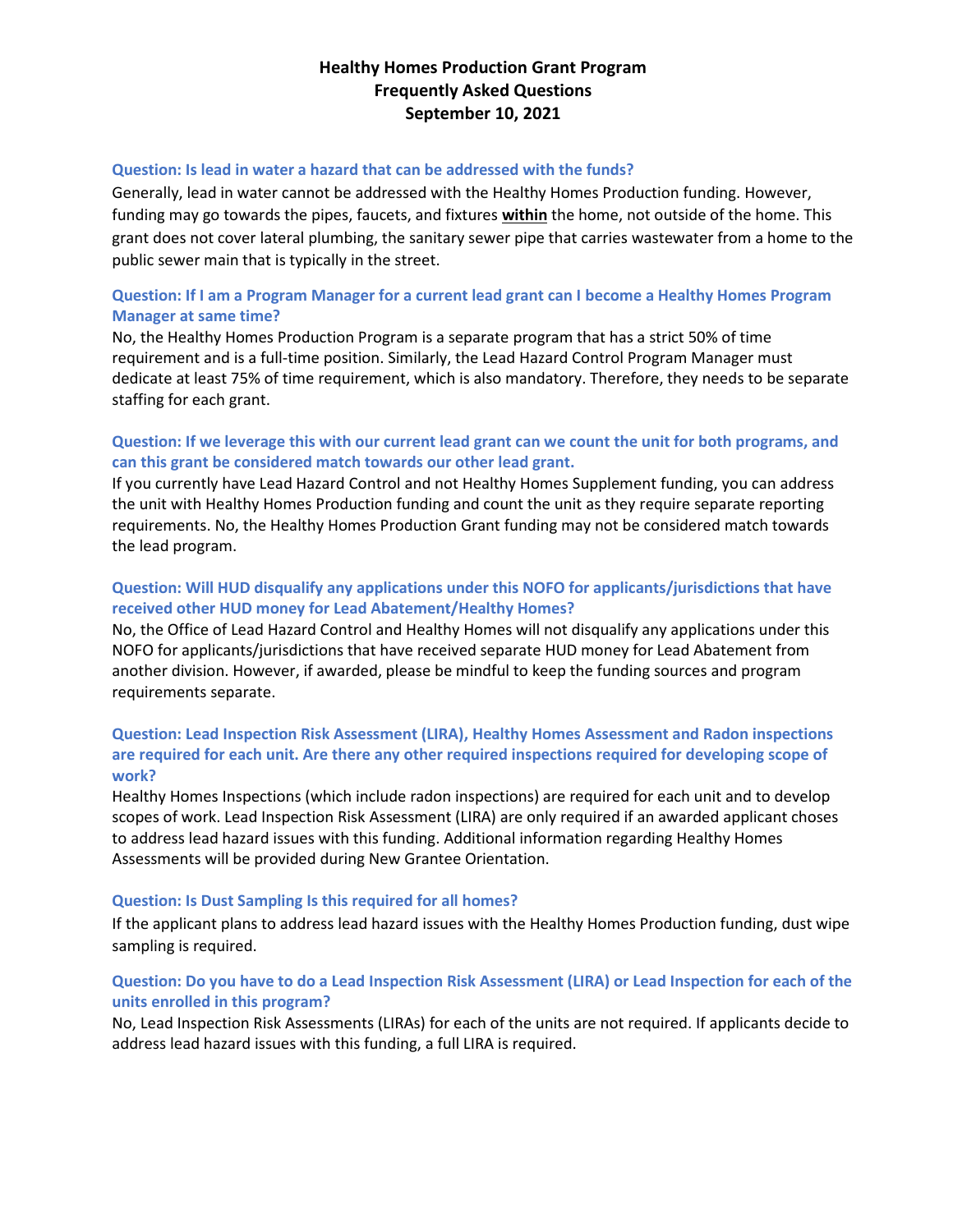#### **Question: If Healthy Homes intervention only is desired, must lead testing be performed?**

If an applicant does not plan to address lead hazard issues with the Healthy Homes Production funding, lead testing does not need to be performed.

### **Question: If a property was completed in a previous lead grant, but no healthy homes was used, could you go back and use this healthy homes funding to look for healthy homes issues?**

If the property did not receive previous Healthy Homes Supplemental funding, the new Healthy Homes Production Grant may address Healthy Homes issues.

### **Question: If we are only doing Healthy Homes activities the cap is \$10,000, if we are completing lead Activities, the cap would be less than \$24,999 or we need to do abatement?**

No, the average unit cost is \$10,000 regardless of the interventions. If lead hazard control work is needed based on the applicant's decision to address lead with this funding (as it is not required), the awarded applicant may request permission to go over the average unit cost. Supporting documentation as to why awarded applicants would need to go over the \$10,000 average is required.

## **Question: Do you recommend that a current lead grantee apply if they have healthy homes supplemental funds? The NOFO seems to encourage lead programs to apply.**

If an applicant currently has Healthy Homes Supplemental funding through the Lead Hazard Control grants, they may apply for Healthy Homes Production Grant Program. However, applicants must be mindful the Healthy Homes Production Grant Program and the Healthy Homes Supplementation Program are separate grant programs that require separate staffing and funds cannot be commingled with each other.

## **Unit or Property Eligibility**

### **Question: How many homes are we expected to complete?**

The Healthy Homes Production Grant Program NOFO does not designate how many units are expected to be completed. Applicants should evaluate their community need and make data-driven decisions for the homes they anticipate assisting.

### **Question: Is a property eligible if it has project-based rental assistance (not HUD 202)?**

No, per section I. Funding Opportunity Description. A. Program Description. 1. Purpose, privately-owned, low-income rental and/or owner-occupied housing are eligible. Tenant-based voucher holders Section 8 tenant based) are eligible for the grant program, but not project-based rental assistance of any kind.

#### **Question: Can funding be used for mobile homes, pre-1978?**

Manufactured homes or mobile homes are not eligible for the Healthy Homes Production Grant Program.

### **Native American Applicants**

## **Question: In the past few years (2018 & 2019) there was an application specifically for Native American Tribes. My question is, will there be another application specifically for Native Tribes? or will this be the only one for this year from HUD?**

Funding for Native American tribes is based on appropriations. We have not received additional information regarding funding at this time.